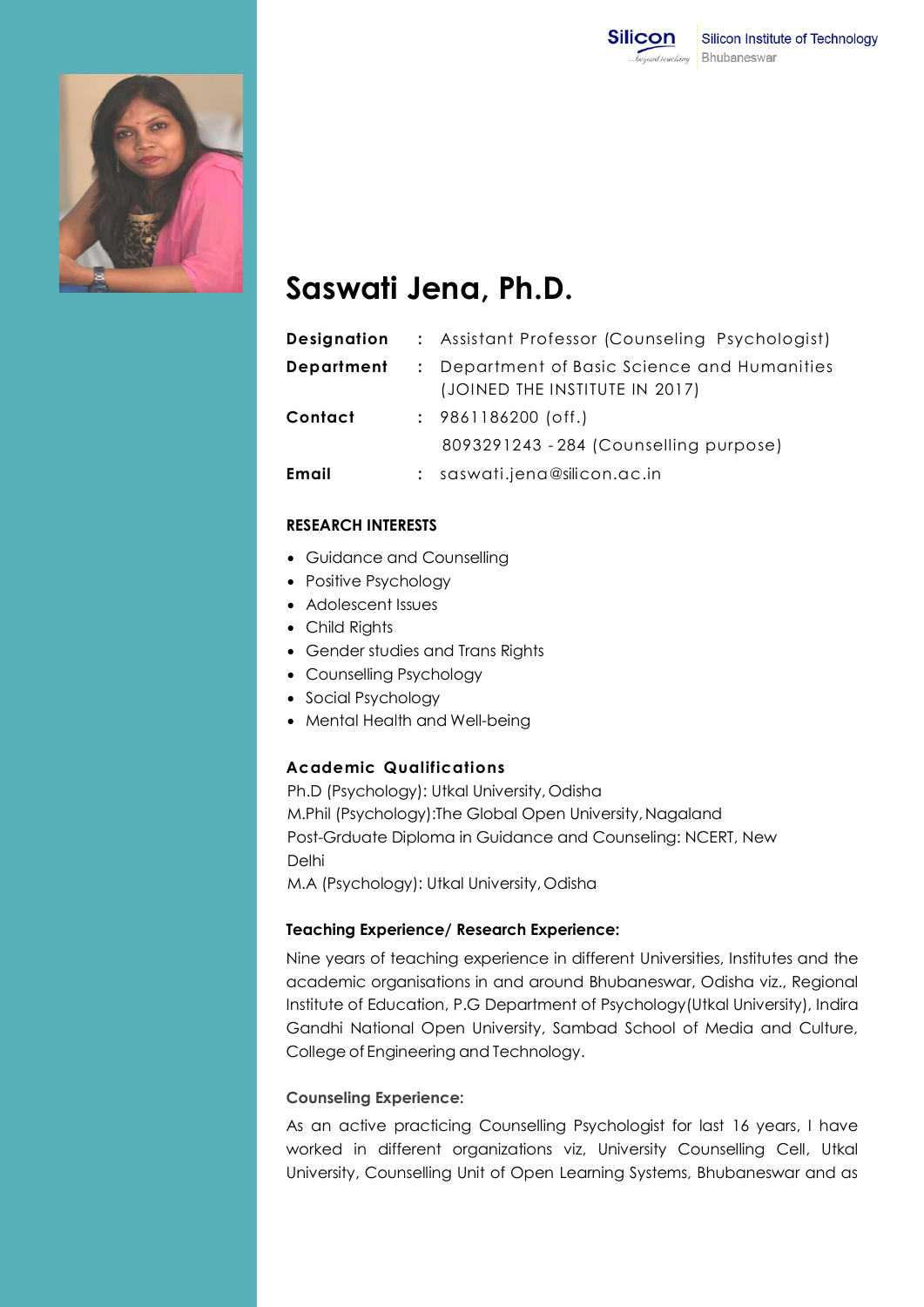a private practitioner too. Primarily the broad area of counseling deals with the difficulties across the lifespan of clients related to their personal, educational and career issues. I strongly promote the **"Rights Based Counselling Approach – Right to Life with Dignity (RLD)".**

#### **PUBLICATIONS**

#### **Journal Articles**

- [1]. **Jena, S.** & Behera, S. (2020), Understanding child rights in augmenting child friendly rearing practices congregated with rights based counselling approach: A case study, *Int. Journal of Creative Research Thoughts, 8*(4), 3789-3794.
- [2]. Behera, S. & **Jena, S.** (2020) Right to creative expression and neurocognitive learning among children with special needs: fostering neurodiversity based talent in teaching-learning environments, *Int. Journal of Creative Research Thoughts, 8*(4), 3702-3706.
- [3]. **Jena, S.** & Behera, S. (2020). Cybernetics and cyber counselling interface in crisis resilience and coping: Impact of intervention, *Int. Journal of Advance Research and Development, 5(*5),18-20.
- [4]. Behera, S., & **Jena, S.** (2020). Psychological capital and psychoecological schemata in crisis intervention, *Int. Journal of Advance Research and Development, 5(*4), 24-27.
- [5]. **Jena, S.** & Behera, S (2017). Ability Valorization in Autism Spectrum Disorder: A Psych-Human Rights Approach, *Int. Journal of Social Sciences Review 5*(3), 490-495, (IF-4.092).
- [6]. Mohanty, N., **Jena, S**., & Sahoo, P (2015). Self-concept, Ethical value and Mental health: An Exploratory Study on Adolescents. *European Academic Research, Int. Multidisciplinary Research Journal, III* (VIII), 9133 – 9150 (IF-3.454).
- [7]. **Jena,S**. & Mohanty,N (2015).Understanding Mental Health of Adolescents: An Empirical Study on School Students. *Indian Journal of Health and Wellbeing, 6* (10), 968 - 972 (IF: 0.47).

#### **Book/ Book Chapters Published**

- [1]. **S. Jena** and N. Mohanty **"Counselling and Mental health of Adolescents"** (2020), Neelkamal Publications Pvt. ltd, Sultan bazar, Hyderabad, INDIA**.**
- [2]. **S. Jena** and N. Mohanty **"Childhood and growing up",** CHAPTER 4, 5 (Learning and Classroom Implications of Learning Strategies), Neelkamal Publications Pvt.ltd, Hyderabad (in Press).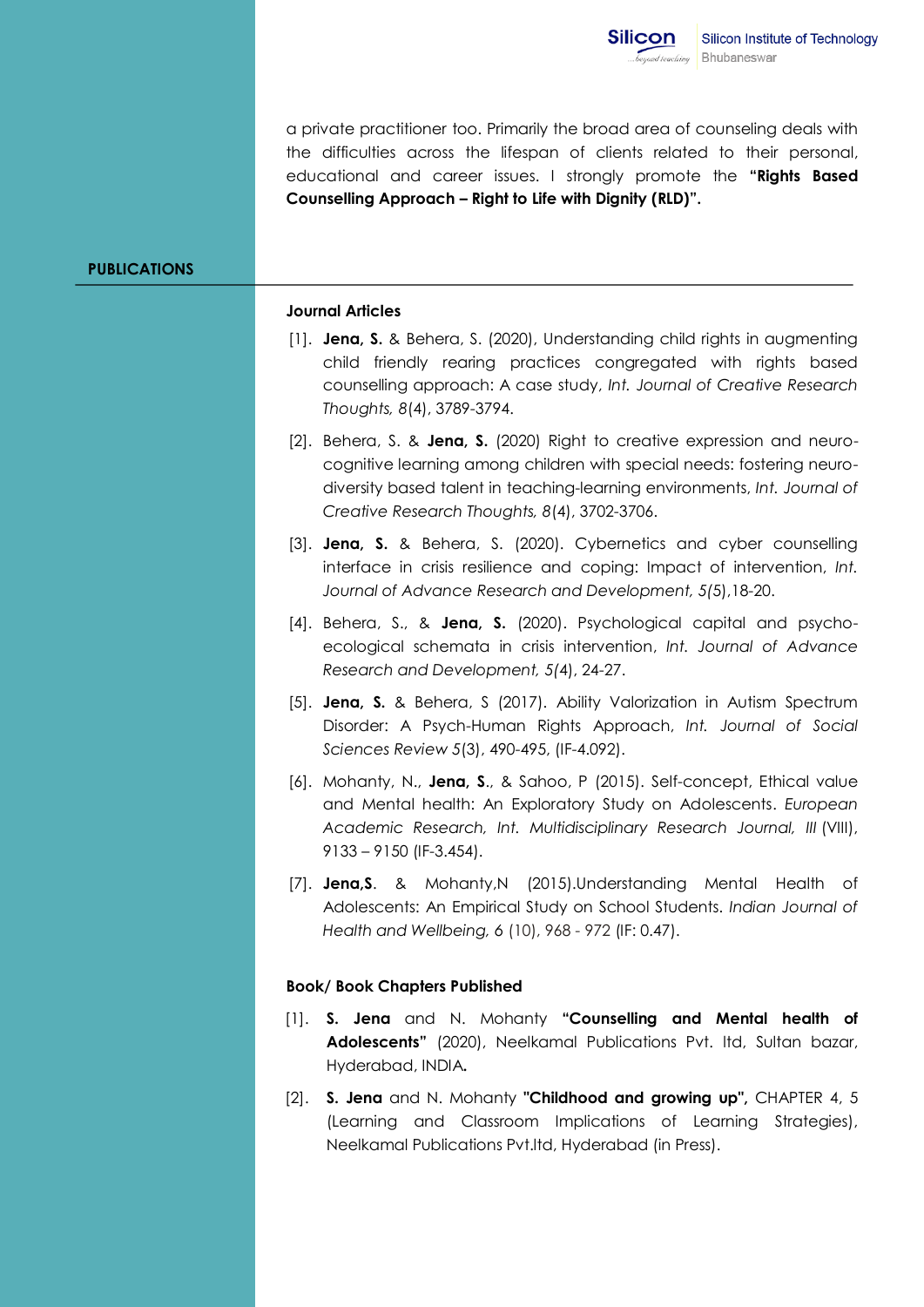#### **Conferences and Seminars Presented and Participated**

- [1]. Role of parenting in precluding child sexual abuse (CSA) with the help of POCSO and Rights based approach, 22nd Dec' 2019, XXIX Annual convention of National Academy of Psychology (NAOP), Pondicherry University, Puducherry, India.
- [2]. Damaging effects of school bullying on later stages of life and the role of counselling as an intervention in restoring mental health, Case study approach, 22nd Dec'2019, XXIX Annual convention of National Academy of Psychology (NAOP), Pondicherry University, Puducherry, India.
- [3]. Coercive exclusion of transgender persons and impact of intervention through rights based counselling approach: A case study, (NAOP-2018), 19th Dec' 2018, XXVIII Annual convention of National Academy of Psychology (NAOP), University of Delhi, New Delhi, India.
- [4]. Role of family in juvenile delinquency: what national crime record bureau (NCRB) data reveals on 19th Dec' 2018 (NAOP-2018), XXVIII Annual convention of National Academy of Psychology (NAOP), University of Delhi, New Delhi, India.
- [5]. Understanding Gender Roles: Myths and Realities" in Proceedings of UGC sponsored National Seminar on "Perspectives of Women Empowerment in India, Dept. of Psychology, Women's college Khordha (2015), ISBN: 81-89075-34-9.
- [6]. Empowering Women: Psychosocial Perspectives, Feb. 5' 2012, PG Dept. ofPsychology,Utkal University, Bhubaneswar.
- [7]. Counselling Adolescents: Promoting Wellness, 31st March' 2012, PG Departmentof Psychology,Utkal University, Bhubaneswar.

#### **Workshops and FDPs Attended**

- [1]. "Social norms and Sustainability", the aegis of Sustainability Action, Learning and Teaching, 4<sup>th</sup> May' 2018, Xavier School of Sustainability, Xavier University, Bhubaneswar.
- [2]. "Training on Emotional Intelligence to Professors in the Engineering Colleges in the Country", 1<sup>st</sup> March' 2018, NMIET-AICTE, Bhubaneswar.
- [3]. Basics of CBT: Cognitive Behaviour Therapy, 3<sup>rd</sup> Oct' 2017, The Learning Clinic,Bhubaneswar.
- [4]. "Practical Strategies to develop positive behaviours, communication and relevant skills in individuals with exceptionalities (ASD, ADHD, Behavior Disorders)",  $3 - 4$ <sup>th</sup> Sept' 2017, National Institute for Empowerment of Persons with Multiple Disabilities, Ministry of Social Justice and Empowerment, Govt of India, Chennai in association with Reeta Peshawaria Centre for Autism and ABA Services, Kerala, India.
- [5]. "Enhancing Counselling Skills for Human Development" 14th-15th March' 2017, Dept. of Psychology, Utkal University, Bhubaneswar.
- [6]. State Level Workshop for Teachers and student Researchers in the field of Education and Psychology, RMMT in association with P.G. Dept. Of Psychology, Vani Vihar and BJB Autonomous College Bhubaneswar on 22 - 23<sup>rd</sup> Feb<sup>'</sup> 2014.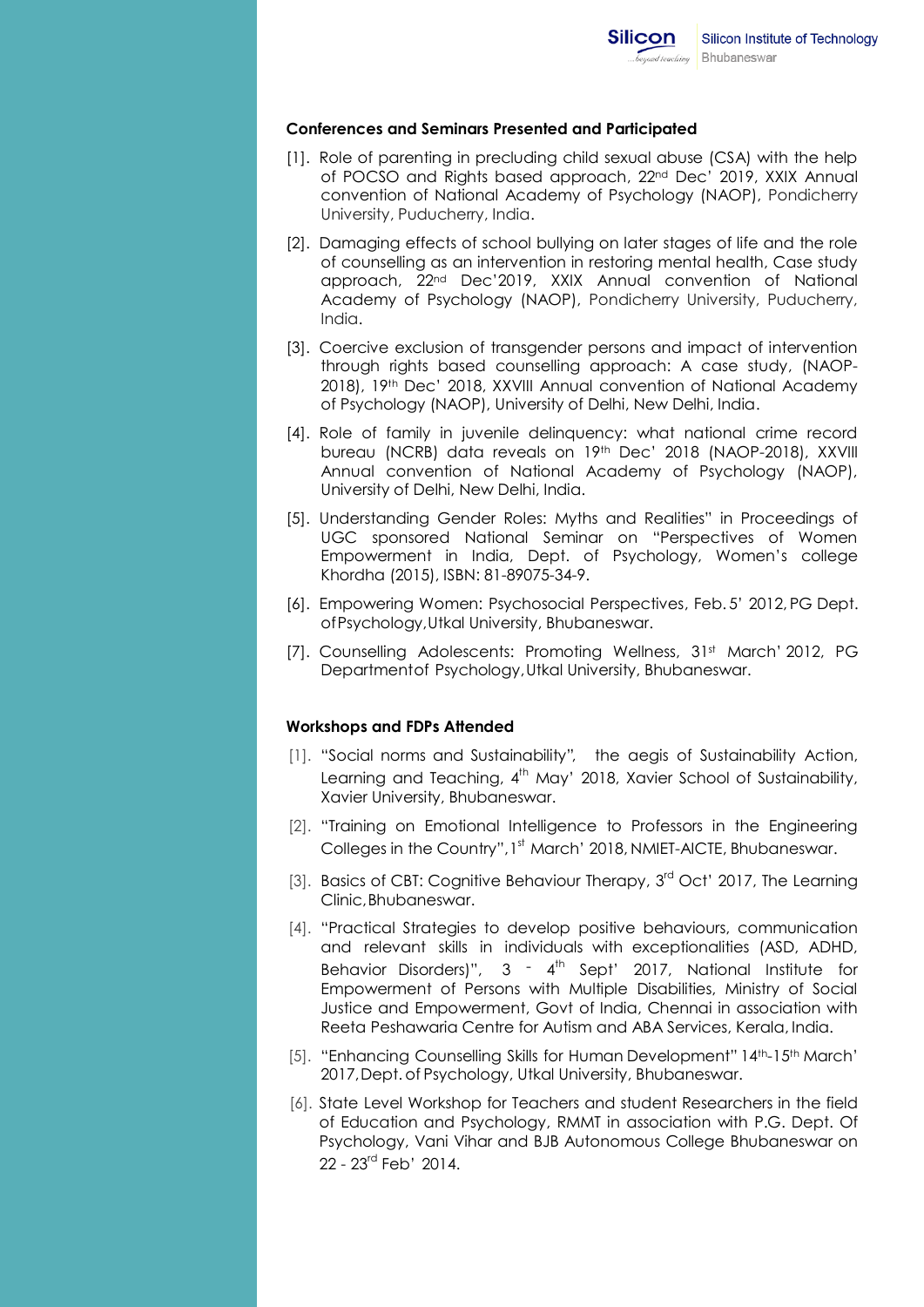|                  | <b>Silicon</b><br>beyond teaching                                                                                                                                                                                                                                                                               | Silicon Institute of Technology<br>Bhubaneswar |  |
|------------------|-----------------------------------------------------------------------------------------------------------------------------------------------------------------------------------------------------------------------------------------------------------------------------------------------------------------|------------------------------------------------|--|
| <b>ANY OTHER</b> | [7]. Counsellors' workshop on "Learning the Art of Empowering Victims of<br>Domestic Violence", 27 - 28 <sup>th</sup> Sept' 2013, The Theosophical Order of<br>Service, Mahabharata Group (Odisha Region), Bhubaneswar.                                                                                         |                                                |  |
|                  | Resource person/Key note speaker/Invited talks/Invited speakers                                                                                                                                                                                                                                                 |                                                |  |
|                  | Resource Person: "Psycho-social aspects of employability of differently<br>able", School of Humanities and Social Sciences, National Institute of<br>Science Education and Research, Bhubaneswar, 6th March 2020.                                                                                               |                                                |  |
|                  | Resource person: A Talk on "Adolescence, high risk behaviour" at<br>$\bullet$<br>Induction course of newly engaged counselors, 21st January, 2020,<br>Navodaya Leadership Institute, Konark, Odisha, Navodaya Vidyalaya<br>Samiti (MHRD, India).                                                                |                                                |  |
|                  | Resource person: A Talk on "Preventing high risk behaviours during<br>$\bullet$<br>substance<br>adolescence viz aggression,<br>involvement of stake holders for positive environment" at Induction<br>course of newly engaged counselors, 21st January, 2020, Navodaya<br>Leadership Institute, Konark, Odisha. | abuse,<br>bullying<br>etc,                     |  |
|                  | Panel member: National Conference on "Suicide Prevention", 10th Jan'<br>$\bullet$<br>2020, People's Forum, Bhubaneswar.                                                                                                                                                                                         |                                                |  |
|                  | "Adolescent wellbeing and development, understanding the flag signs<br>$\bullet$<br>of common mental health problems" at Induction course of newly<br>engaged counselors, 17th December, 2019, Navodaya Leadership<br>Institute, Konark, Odisha.                                                                |                                                |  |
|                  | "Preventing high risk behaviours during adolescence viz aggression,<br>$\bullet$<br>substance abuse, bullying etc, involvement of stake holders for positive<br>environment" at Induction course of newly engaged counselors, 17th<br>December, 2019, Navodaya Leadership Institute, Konark, Odisha.            |                                                |  |
|                  | Resource person: "Monitoring and Evaluation kit for special schools in<br>٠<br>Odisha", 21st Nov' 2019, UNICEF and SSEPD, Odisha.                                                                                                                                                                               |                                                |  |
|                  | A talk on "Relationship between adolescence problem and academic<br>$\bullet$<br>performance of children guidance & counseling", 5th Nov' 2019,<br>Training programme of house mistress at navodaya leadership institute,<br>Konark.                                                                            |                                                |  |
|                  | A talk on "How to diagnose depression and remediation measures<br>٠<br>through psychological approach" 5th Nov' 2019, Training programme of<br>house mistress at navodaya leadership institute, Konark.                                                                                                         |                                                |  |
|                  | Resource person: Role of counselling in drug de-addiction and drug<br>$\bullet$<br>demand reduction, 18th Feb' 2019, State department of social security<br>and empowerment of persons with disabilities, ODISHA.                                                                                               |                                                |  |
|                  | Resource Person: Emotional status of adolescents in slums - impact of<br>$\bullet$<br>training based intervention on the improvement in educational and<br>emotional status of slum adolescents, 17th Jan' 2019, Population<br>Education Cell, RIE, BHUBANESWAR.                                                |                                                |  |
|                  | Resource Person: Psycho-social competence and work life balance,<br>$\bullet$<br>faculty development programme, 5 <sup>th</sup> Jan' 2019, Silicon Institute of<br>Technology, Bhubaneswar.                                                                                                                     |                                                |  |
|                  | Guest Speaker: Relationship challenges faced by married couple,<br>$\bullet$<br>Interactive television programme, 17 <sup>th</sup> April' 2018, City Plus channel                                                                                                                                               |                                                |  |